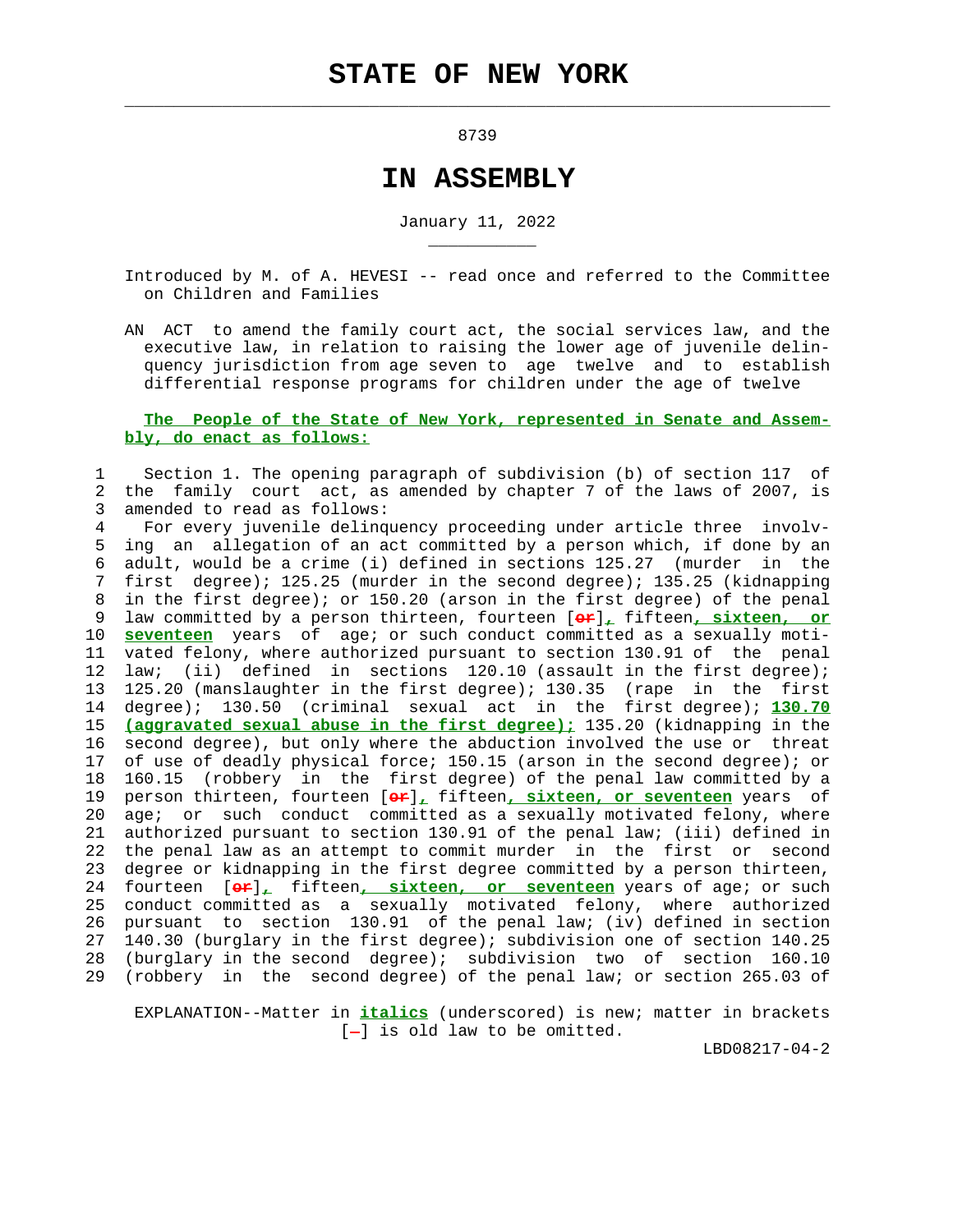1 the penal law, where such machine gun or such firearm is possessed on 2 school grounds, as that phrase is defined in subdivision fourteen of 3 section 220.00 of the penal law committed by a person fourteen [**or**]**,** 4 fifteen**, sixteen, or seventeen** years of age; or such conduct committed 5 as a sexually motivated felony, where authorized pursuant to section 6 130.91 of the penal law; (v) defined in section 120.05 (assault in the 7 second degree) or 160.10 (robbery in the second degree) of the penal law 8 committed by a person fourteen [**or**]**,** fifteen**, sixteen, or seventeen** 9 years of age but only where there has been a prior finding by a court 10 that such person has previously committed an act which, if committed by 11 an adult, would be the crime of assault in the second degree, robbery in 12 the second degree or any designated felony act specified in clause (i), 13 (ii) or (iii) of this subdivision regardless of the age of such person 14 at the time of the commission of the prior act; or (vi) other than a 15 misdemeanor, committed by a person at least [**seven**] **twelve** but less than 16 [**sixteen**] **eighteen** years of age, but only where there [**has**] **have** been 17 two prior findings by the court that such person has committed a prior 18 act which, if committed by an adult**,** would be a felony: 19 § 2. Subdivision 1 of section 301.2 of the family court act, as 20 amended by a chapter of the laws of 2021 amending the family court act, 21 the social services law and the executive law relating to raising the 22 lower age of juvenile delinquency jurisdiction from age seven to age 23 twelve and establishing differential response programs for children 24 under the age of twelve, as proposed in legislative bills numbers S. 25 4051-A and A. 4982-A, is amended to read as follows: 26 1. [**(i)**] "Juvenile delinquent" means a person [**at least twelve**] **over** 27 **seven and less than sixteen years of age, or commencing on October** 28 **first, two thousand eighteen a person over seven and less than seventeen** 29 **years of age, and commencing October first, two thousand nineteen a** 30 **person over seven** and less than eighteen years of age, who, having 31 committed an act that would constitute a crime, or a violation, where 32 such violation is alleged to have occurred in the same transaction or 33 occurrence of the alleged criminal act, if committed by an adult, (a) is 34 not criminally responsible for such conduct by reason of infancy, or (b)

 35 is the defendant in an action ordered removed from a criminal court to 36 the family court pursuant to article seven hundred twenty-five of the 37 criminal procedure law. 38 [**(ii) Provided, however, if a person over the age of seven and less**

**than twelve years of age committed one of the following acts that would constitute a crime if committed by an adult, such person shall still be considered a juvenile delinquent for purposes of this article: (A) aggravated criminally negligent homicide as defined in section 125.11 of the penal law; (B) vehicular manslaughter in the second degree as defined in section 125.12 of the penal law; (C) vehicular manslaughter in the first degree as defined in section 125.13 of the penal law; (D) aggravated vehicular homicide as defined in section 125.14 of the penal law; (E) manslaughter in the second degree as defined in section 125.15 of the penal law; (F) manslaughter in the first degree as defined in section 125.20 of the penal law; (G) aggravated manslaughter in the second degree as defined in section 125.21 of the penal law; (H) aggra- vated manslaughter in the first degree as defined in section 125.22 of the penal law; (I) murder in the second degree as defined in section 125.25 of the penal law; (J) aggravated murder as defined in section 125.26 of the penal law; and (K) murder in the first degree as defined in section 125.27 of the penal law.**]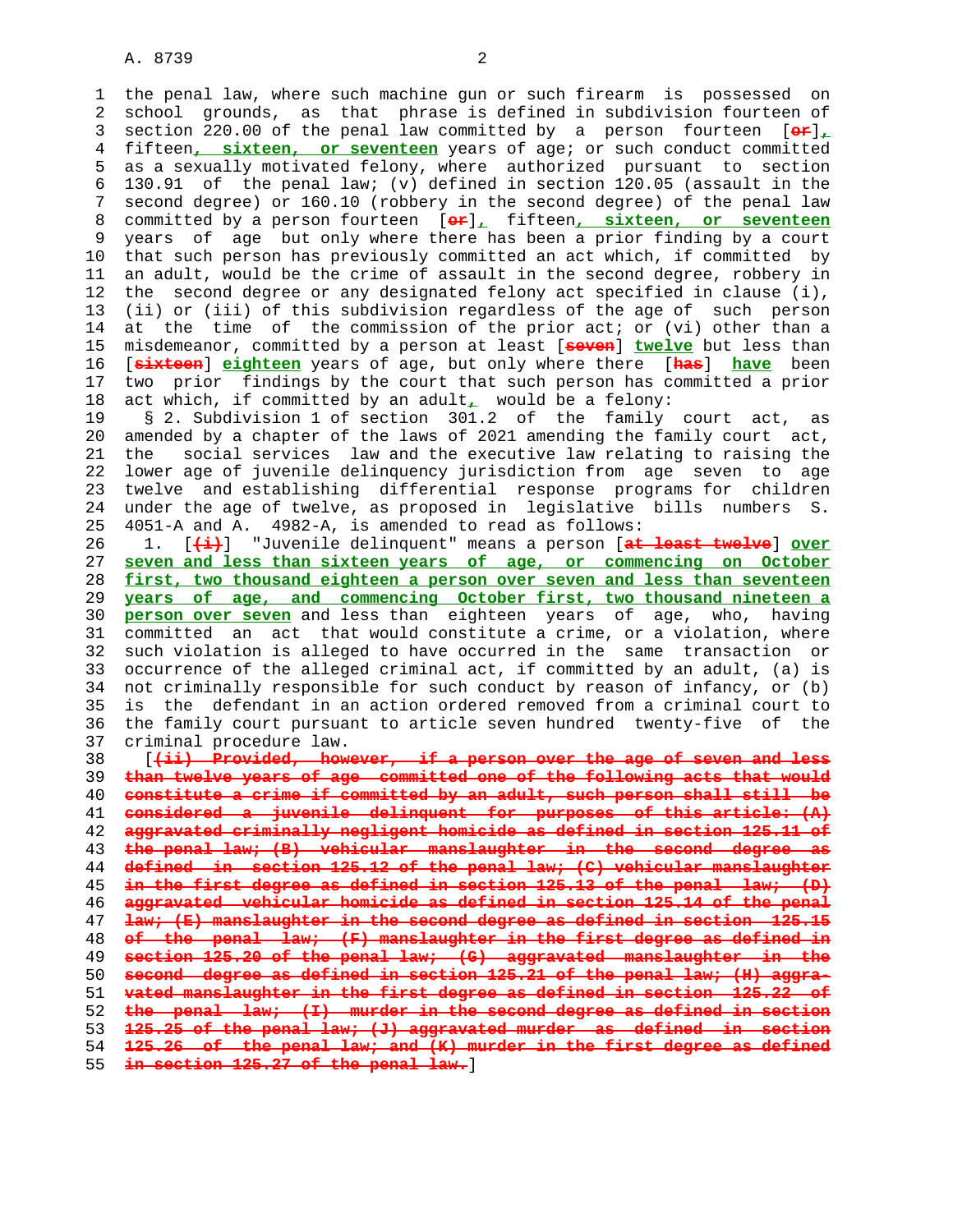A. 8739 3

 1 § 3. Subdivision 1 of section 301.2 of the family court act, as sepa- 2 rately amended by section two of this act and a chapter of the laws of 3 2021 amending the family court act and the criminal procedure law 4 relating to juvenile delinquency charges of violations in the family 5 court, as proposed in legislative bills numbers S. 7171 and A. 7706, 6 is amended to read as follows: 7 1. "Juvenile delinquent" means**:** 8 **(a)(i)** a person [**over seven**] **at least twelve** and less than [**seventeen** 9 **years of age, and commencing October first, two thousand nineteen, a** 10 **person over seven and less than**] eighteen years of age, [**who,**] having 11 committed an act that would constitute a crime if committed by an 12 adult[**,**]**;** or [**(with respect to**] 13 **(ii)** a person over sixteen and less than seventeen years of age or, a 14 person over sixteen and less than eighteen years of age commencing Octo- 15 ber first, two thousand nineteen[**)**]**, having committed an act that would** 16 **constitute** a violation as defined by subdivision three of section 10.00 17 of the penal law if committed by an adult, where such violation is 18 alleged to have occurred in the same transaction or occurrence of the 19 alleged criminal act[**, and where such person: (a)**]**; or** 20 **(iii) a person over the age of seven and less than twelve years of age** 21 **having committed an act that would constitute one of the following** 22 **crimes, if committed by an adult: (A) aggravated criminally negligent** 23 **homicide as defined in section 125.11 of the penal law; (B) vehicular** 24 **manslaughter in the second degree as defined in section 125.12 of the** 25 **penal law; (C) vehicular manslaughter in the first degree as defined in** 26 **section 125.13 of the penal law; (D) aggravated vehicular homicide as** 27 **defined in section 125.14 of the penal law; (E) manslaughter in the** 28 **second degree as defined in section 125.15 of the penal law; (F)** 29 **manslaughter in the first degree as defined in section 125.20 of the** 30 **penal law; (G) aggravated manslaughter in the second degree as defined** 31 **in section 125.21 of the penal law; (H) aggravated manslaughter in the** 32 **first degree as defined in section 125.22 of the penal law; (I) murder** 33 **in the second degree as defined in section 125.25 of the penal law; (J)** 34 **aggravated murder as defined in section 125.26 of the penal law; and (K)** 35 **murder in the first degree as defined in section 125.27 of the penal** 36 **law; and** 37 **(b) who is:** 38 **(i)** not criminally responsible for such conduct by reason of infan- 39 cy[**,**]**;** or 40 [**(b) is**] **(ii)** the defendant in an action ordered removed from a crimi- 41 nal court to the family court pursuant to article seven hundred twenty- 42 five of the criminal procedure law. 43 § 4. Subdivision 8 of section 301.2 of the family court act, as 44 amended by a chapter of the laws of 2021 amending the family court act, 45 the social services law and the executive law relating to raising the 46 lower age of juvenile delinquency jurisdiction from age seven to age 47 twelve and establishing differential response programs for children 48 under the age of twelve, as proposed in legislative bills numbers S. 49 4051-A and A. 4982-A, is amended to read as follows: 50 8. "Designated felony act" means an act which, if done by an adult, 51 would be a crime: (i) defined in sections 125.27 (murder in the first 52 degree); 125.25 (murder in the second degree); 135.25 (kidnapping in the 53 first degree); or 150.20 (arson in the first degree) of the penal law 54 committed by a person thirteen, fourteen, fifteen, sixteen, or seventeen 55 years of age; or such conduct committed as a sexually motivated felony, 56 where authorized pursuant to section 130.91 of the penal law; (ii)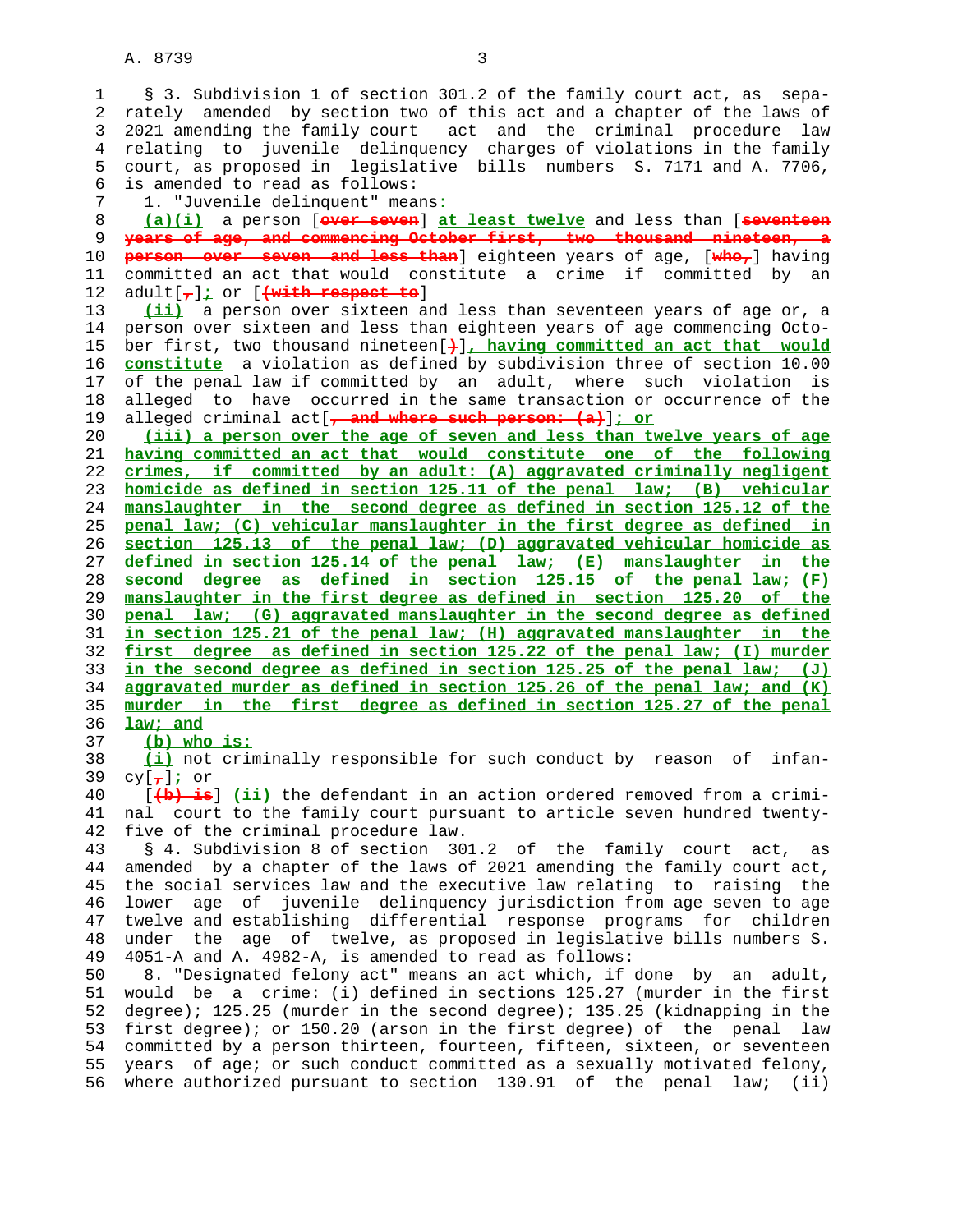1 defined in sections 120.10 (assault in the first degree); 125.20 2 (manslaughter in the first degree); 130.35 (rape in the first degree); 3 130.50 (criminal sexual act in the first degree); 130.70 (aggravated 4 sexual abuse in the first degree); 135.20 (kidnapping in the second 5 degree) but only where the abduction involved the use or threat of use 6 of deadly physical force; 150.15 (arson in the second degree) or 160.15 7 (robbery in the first degree) of the penal law committed by a person 8 thirteen, fourteen, fifteen, sixteen, or seventeen years of age; or such 9 conduct committed as a sexually motivated felony, where authorized<br>10 pursuant to section 130.91 of the penal law; (iii) defined in the penal pursuant to section 130.91 of the penal law; (iii) defined in the penal 11 law as an attempt to commit murder in the first or second degree or 12 kidnapping in the first degree committed by a person thirteen, fourteen, 13 fifteen, sixteen, or seventeen years of age; or such conduct committed 14 as a sexually motivated felony, where authorized pursuant to section 15 130.91 of the penal law; (iv) defined in section 140.30 (burglary in the 16 first degree); subdivision one of section 140.25 (burglary in the second 17 degree); subdivision two of section 160.10 (robbery in the second 18 degree) of the penal law; or section 265.03 of the penal law, where such 19 machine gun or such firearm is possessed on school grounds, as that 20 phrase is defined in subdivision fourteen of section 220.00 of the penal 21 law committed by a person fourteen [**or**]**,** fifteen**, sixteen, or seventeen** 22 years of age; or such conduct committed as a sexually motivated felony, 23 where authorized pursuant to section 130.91 of the penal law; (v) 24 defined in section 120.05 (assault in the second degree) or 160.10 25 (robbery in the second degree) of the penal law committed by a person 26 fourteen, fifteen, sixteen or seventeen years of age but only where 27 there has been a prior finding by a court that such person has previous- 28 ly committed an act which, if committed by an adult, would be the crime 29 of assault in the second degree, robbery in the second degree or any 30 designated felony act specified in paragraph (i), (ii), or (iii) of this 31 subdivision regardless of the age of such person at the time of the 32 commission of the prior act; (vi) other than a misdemeanor committed by 33 a person at least twelve but less than eighteen years of age, but only 34 where there have been two prior findings by the court that such person 35 has committed a prior **act which, if committed by an adult, would be a** 36 felony.

 37 § 5. Subdivision 3 of section 304.1 of the family court act, as 38 amended by a chapter of the laws of 2021 amending the family court act, 39 the social services law and the executive law relating to raising the 40 lower age of juvenile delinquency jurisdiction from age seven to age 41 twelve and establishing differential response programs for children 42 under the age of twelve, as proposed in legislative bills numbers S. 43 4051-A and A. 4982-A, is amended to read as follows:

 44 3. The detention of a child under [**thirteen**] **ten** years of age in a 45 secure detention facility shall not be directed under any of the 46 provisions of this article[**, unless such child is at least ten years old** 47 **and is considered a juvenile delinquent pursuant to paragraph (ii) of** 48 **subdivision one of section 301.2 of this article**].

 49 § 6. Subdivision 3 of section 304.1 of the family court act, as sepa- 50 rately amended by section five of this act and a chapter of the laws of 51 2021 amending the family court act, the social services law and the 52 executive law amending the family court act and the criminal procedure 53 law relating to juvenile delinquency charges of violations in the family 54 court, as proposed in legislative bills numbers S. 7171 and A. 7706, 55 is amended to read as follows: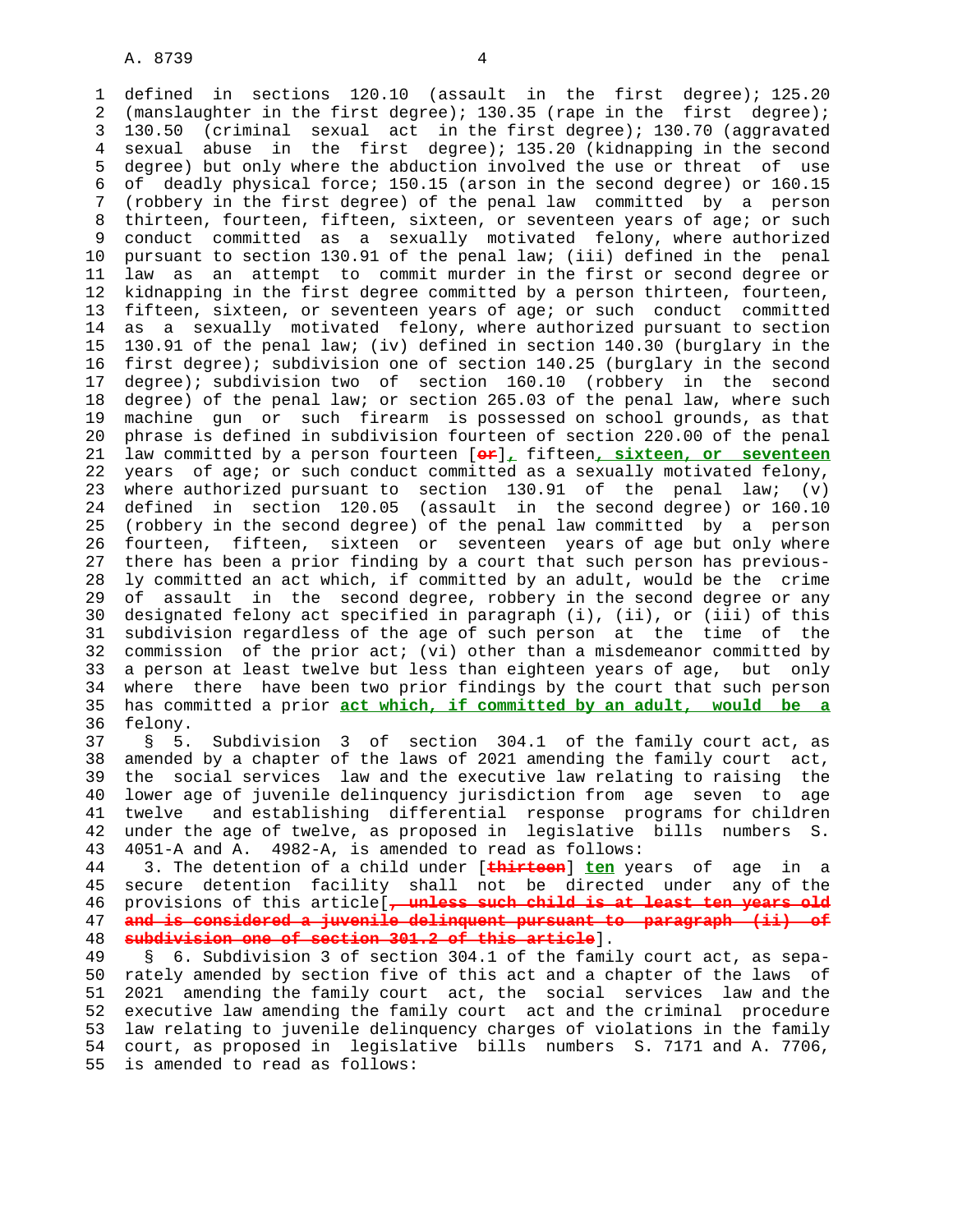1 3. The detention of a child under [**ten**] **thirteen** years of age in a 2 secure detention facility shall not be directed, **unless such child is at** 3 **least ten years old and is considered a juvenile delinquent pursuant to** 4 **subparagraph (iii) of paragraph (a) of subdivision one of section 301.2** 5 **of this article,** nor shall the detention of a child adjudicated solely 6 for an act that would constitute a violation as defined in subdivision 7 three of section 10.00 of the penal law, be directed under any of the 8 provisions of this article.

 9 § 7. Paragraph (a) of subdivision 1 of section 409-a of the social 10 services law, as amended by a chapter of the laws of 2021 amending the 11 family court act, the social services law and the executive law relating 12 to raising the lower age of juvenile delinquency jurisdiction from age 13 seven to age twelve and establishing differential response programs for 14 children under the age of twelve, as proposed in legislative bills 15 numbers S. 4051-A and A. 4982-A, is amended to read as follows:

 16 (a) A social services official shall provide preventive services to a 17 child and his or her family, in accordance with the family's service 18 plan as required by section four hundred nine-e of this chapter and the 19 social services district's child welfare services plan submitted and 20 approved pursuant to section four hundred nine-d of this chapter, upon a 21 finding by such official that (i) the child will be placed, returned to 22 or continued in foster care unless such services are provided and that 23 it is reasonable to believe that by providing such services the child 24 will be able to remain with or be returned to his or her family, and for 25 a former foster care youth under the age of twenty-one who was previous- 26 ly placed in the care and custody or custody and guardianship of the 27 local commissioner of social services or other officer, board or depart- 28 ment authorized to receive children as public charges where it is 29 reasonable to believe that by providing such services the former foster 30 care youth will avoid a return to foster care or (ii) the child is the 31 subject of a petition under article seven of the family court act or by 32 the probation service, to be at risk of being the subject of such a 33 petition, and the social services official determines that the child is 34 at risk of placement into foster care or (iii) the child is under the 35 age of twelve, the child does not fall under the definition of a juve- 36 nile delinquent pursuant to [**paragraph (ii)**] **subparagraph (iii) of para-** 37 **graph (a)** of subdivision one of section 301.2 of the family court act 38 and but for their age, their behavior would bring them within the juris- 39 diction of the family court pursuant to article three of the family 40 court act, and the social services official determines that the child is 41 at risk of placement into foster care. Such finding shall be entered in 42 the child's uniform case record established and maintained pursuant to 43 section four hundred nine-f of this article. The commissioner shall 44 promulgate regulations to assist social services officials in making 45 determinations of eligibility for mandated preventive services pursuant 46 to this subparagraph.

 47 § 8. Subdivision 1 of section 458-m of the social services law, as 48 amended by a chapter of the laws of 2021 amending the family court act, 49 the social services law and the executive law relating to raising the 50 lower age of juvenile delinquency jurisdiction from age seven to age 51 twelve and establishing differential response programs for children 52 under the age of twelve, as proposed in legislative bills numbers S. 53 4051-A and A. 4982-A, is amended to read as follows:

 54 1. As used in this title, the term "family support services programs" 55 shall mean a program established pursuant to this title to provide 56 community-based supportive services to children and families with the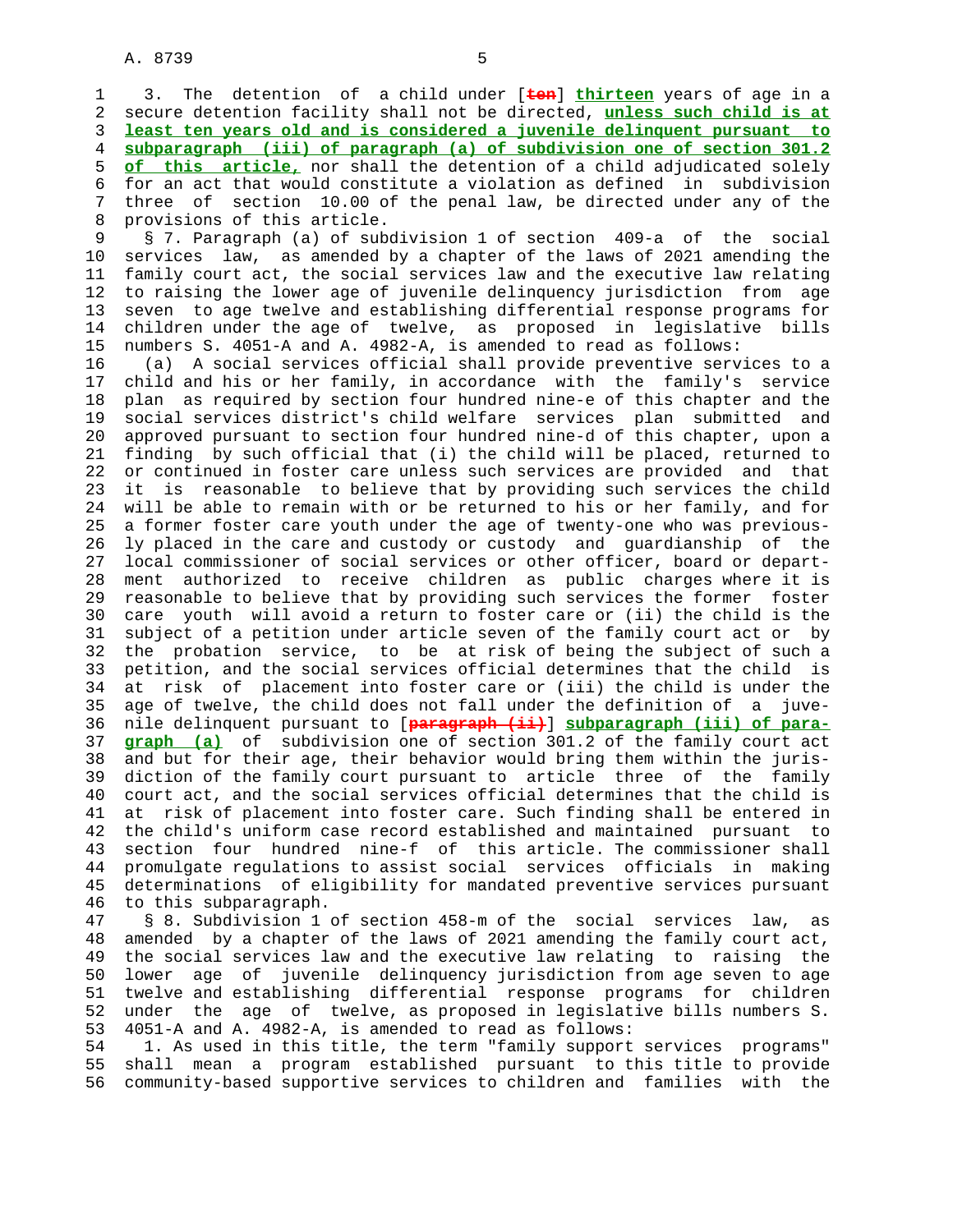1 goal of (i) preventing a child from being adjudicated a person in need 2 of supervision and help prevent the out of home placements of such youth 3 or (ii) preventing a petition from being filed under article seven of 4 the family court act, or (iii) [**to help reduce**] **reducing** future inter- 5 action with the juvenile justice [**and/or**] **or** child welfare [**system**] 6 **systems** for children under twelve years of age[**,**] who do not fall under 7 the definition of juvenile delinquent pursuant to [**paragraph (ii)**] 8 **subparagraph (iii) of paragraph (a)** of subdivision one of section 301.2 9 of the family court act and whose behavior, but for their age would 10 bring them within the jurisdiction of the family court pursuant to arti- 11 cle three of the family court act.

 12 § 9. Subdivision 1 of section 458-o of the social services law, as 13 added by a chapter of the laws of 2021 amending the family court act, 14 the social services law and the executive law relating to raising the 15 lower age of juvenile delinquency jurisdiction from age seven to age 16 twelve and establishing differential response programs for children 17 under the age of twelve, as proposed in legislative bills numbers S. 18 4051-A and A. 4982-A, is amended to read as follows:

 19 1. Each local social services district, upon the approval of the 20 office of children and family services, shall establish a program that 21 implements differential responses to provide services to children under 22 twelve years of age, who do not fall under the definition of juvenile 23 delinquent pursuant to [**paragraph (ii)**] **subparagraph (iii) of paragraph** 24 **(a)** of subdivision one of section 301.2 of the family court act and 25 whose behavior, but for their age, would bring them within the jurisdic- 26 tion of the family court pursuant to article three of the family court 27 act. Such programs shall establish and utilize appropriate assessments 28 and services for youth, in order to help reduce future interaction with 29 the juvenile justice and/or child welfare systems. Such assessments 30 shall be used to determine what, if any, services are needed, and such 31 services shall utilize the least restrictive intervention protocols 32 available. Notwithstanding any other provision of law to the contrary, 33 the provisions of this section shall apply only to those cases involving 34 children under twelve years of age, who do not fall under the definition 35 of juvenile delinquent pursuant to [**paragraph (ii)**] **subparagraph (iii)** 36 **of paragraph (a)** of subdivision one of section 301.2 of the family court 37 act and whose behavior, but for their age, would bring them within the 38 jurisdiction of the family court pursuant to article three of the family 39 court act.

 40 § 10. Subdivision 4 of section 502 of the executive law, as amended by 41 a chapter of the laws of 2021 amending the family court act, the social 42 services law and the executive law relating to raising the lower age of 43 juvenile delinquency jurisdiction from age seven to age twelve and 44 establishing differential response programs for children under the age 45 of twelve, as proposed in legislative bills numbers S. 4051-A and A. 46 4982-A, is amended to read as follows:

 47 4. For purposes of this article, the term "youth" shall mean a person 48 not less than twelve years of age and not more than twenty-two years of 49 age, unless such youth is over the age of seven and less than twelve 50 years and [**is considered**] **is alleged to be or adjudicated** a juvenile 51 delinquent**, as applicable,** pursuant to [**paragraph (ii)**] **subparagraph** 52 **(iii) of paragraph (a)** of subdivision one of section 301.2 of the family 53 court act.

 54 § 11. Paragraph (a) of subdivision 2 of section 507-a of the executive 55 law, as amended by a chapter of the laws of 2021 amending the family 56 court act, the social services law and the executive law relating to